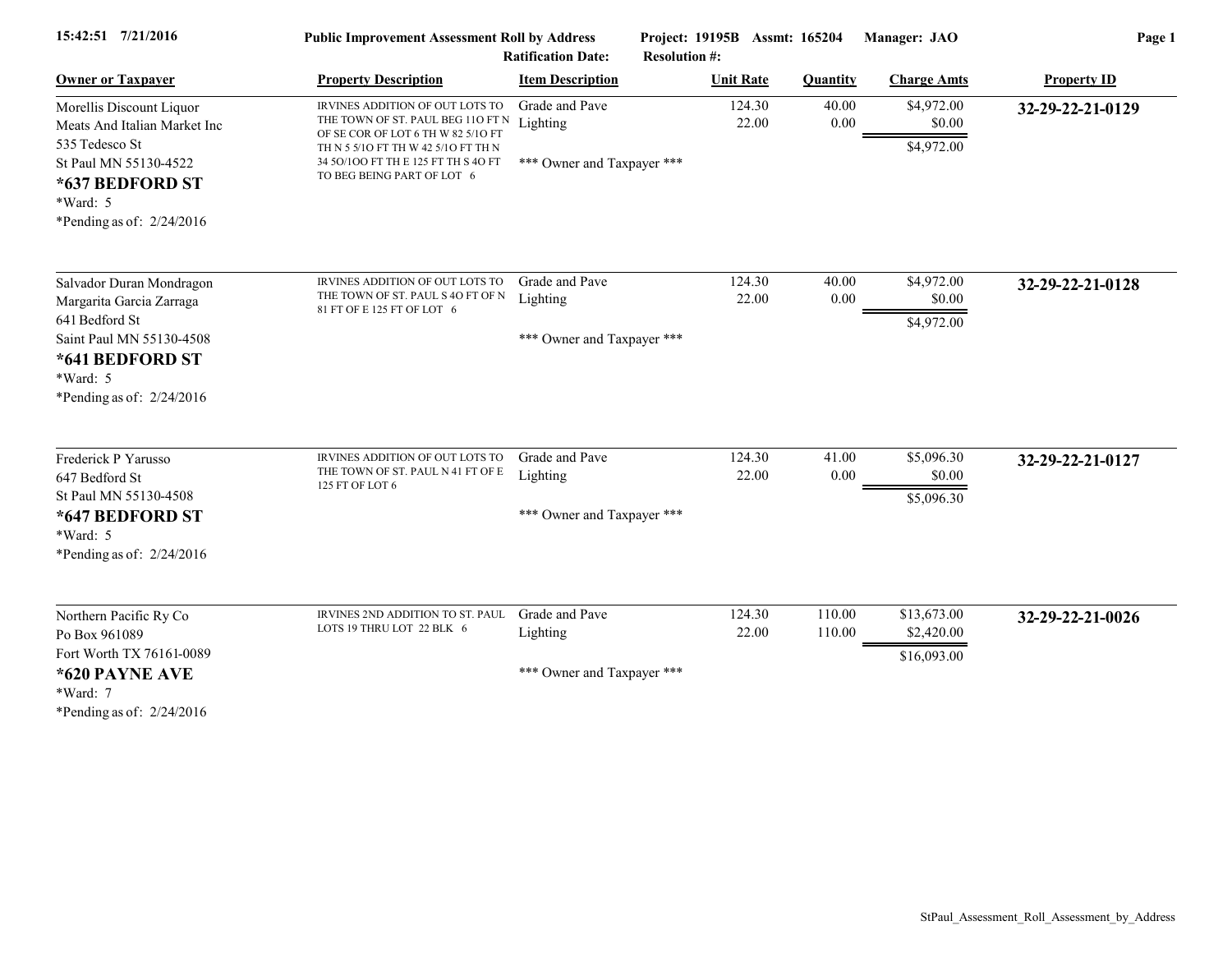| 15:42:51 7/21/2016                                                                                                                            | <b>Public Improvement Assessment Roll by Address</b><br><b>Ratification Date:</b>                                                                                                                                 |                                                          | Project: 19195B Assmt: 165204<br><b>Resolution #:</b> |                  | Manager: JAO                             | Page 2                           |  |
|-----------------------------------------------------------------------------------------------------------------------------------------------|-------------------------------------------------------------------------------------------------------------------------------------------------------------------------------------------------------------------|----------------------------------------------------------|-------------------------------------------------------|------------------|------------------------------------------|----------------------------------|--|
| <b>Owner or Taxpayer</b>                                                                                                                      | <b>Property Description</b>                                                                                                                                                                                       | <b>Item Description</b>                                  | <b>Unit Rate</b>                                      | <b>Quantity</b>  | <b>Charge Amts</b>                       | <b>Property ID</b>               |  |
| Frederick Peter Yarusso<br>Michael Joseph Yarusso                                                                                             | LANGEVIN'S DIVISION LOT 5                                                                                                                                                                                         | Grade and Pave<br>Lighting                               | 124.30<br>22.00                                       | 50.00<br>50.00   | \$6,215.00<br>\$1,100.00                 | 32-29-22-21-0020                 |  |
| 637 Payne Ave<br>St Paul MN 55130-4541<br>*637 PAYNE AVE<br>$*Ward: 5$<br>*Pending as of: $2/24/2016$                                         |                                                                                                                                                                                                                   | *** Owner and Taxpayer ***                               |                                                       |                  | \$7,315.00                               |                                  |  |
| Yarusso Bros Holdings Llc<br>637 Payne Ave<br>Saint Paul MN 55130-4541                                                                        | LANGEVIN'S DIVISION LOT 4                                                                                                                                                                                         | Grade and Pave<br>Lighting                               | 124.30<br>22.00                                       | 40.00<br>40.00   | \$4,972.00<br>\$880.00<br>\$5,852.00     | 32-29-22-21-0021                 |  |
| *637 PAYNE AVE<br>*Ward: 5<br>*Pending as of: $2/24/2016$                                                                                     |                                                                                                                                                                                                                   | *** Owner and Taxpayer ***                               |                                                       |                  |                                          |                                  |  |
| Yarusso Bros Holdings Llc<br>637 Payne Ave<br>Saint Paul MN 55130-4541<br>*637 PAYNE AVE<br>*Ward: 5<br>*Pending as of: $2/24/2016$           | LANGEVIN'S DIVISION IN IRVINE'S<br>2ND ADD BLK 5 $\&$ IN SD LANGEVINS<br>DIV; LOT 1 & LOT 2                                                                                                                       | Grade and Pave<br>Lighting<br>*** Owner and Taxpayer *** | 124.30<br>22.00                                       | 168.00<br>87.00  | \$20,882.40<br>\$1,914.00<br>\$22,796.40 | 32-29-22-21-0176                 |  |
| St Paul Cs Payne At Bedford<br>15 Kellogg Blvd W Rm 140<br>St Paul MN 55102-1613<br>*638 PAYNE AVE<br>*Ward: 7<br>*Pending as of: $2/24/2016$ | IRVINES 2ND ADDITION TO ST. PAUL<br>SUBJ TO RD; THE FOL. THE SWLY 5.5<br>FT OF LOT 7 & ALL OF LOT 8 LYING<br>SLY OF FOL DESC LINE. BEG ON<br>SWLY LINE OF LOT 8 38 FT SELY OF<br>NWLY LINE OF SD LOT TH ELY TO PT | Grade and Pave<br>Lighting<br>*** Owner and Taxpayer *** | 124.30<br>22.00                                       | 308.00<br>308.00 | \$38,284.40<br>\$6,776.00<br>\$45,060.40 | 32-29-22-21-0173<br>***EXEMPT*** |  |